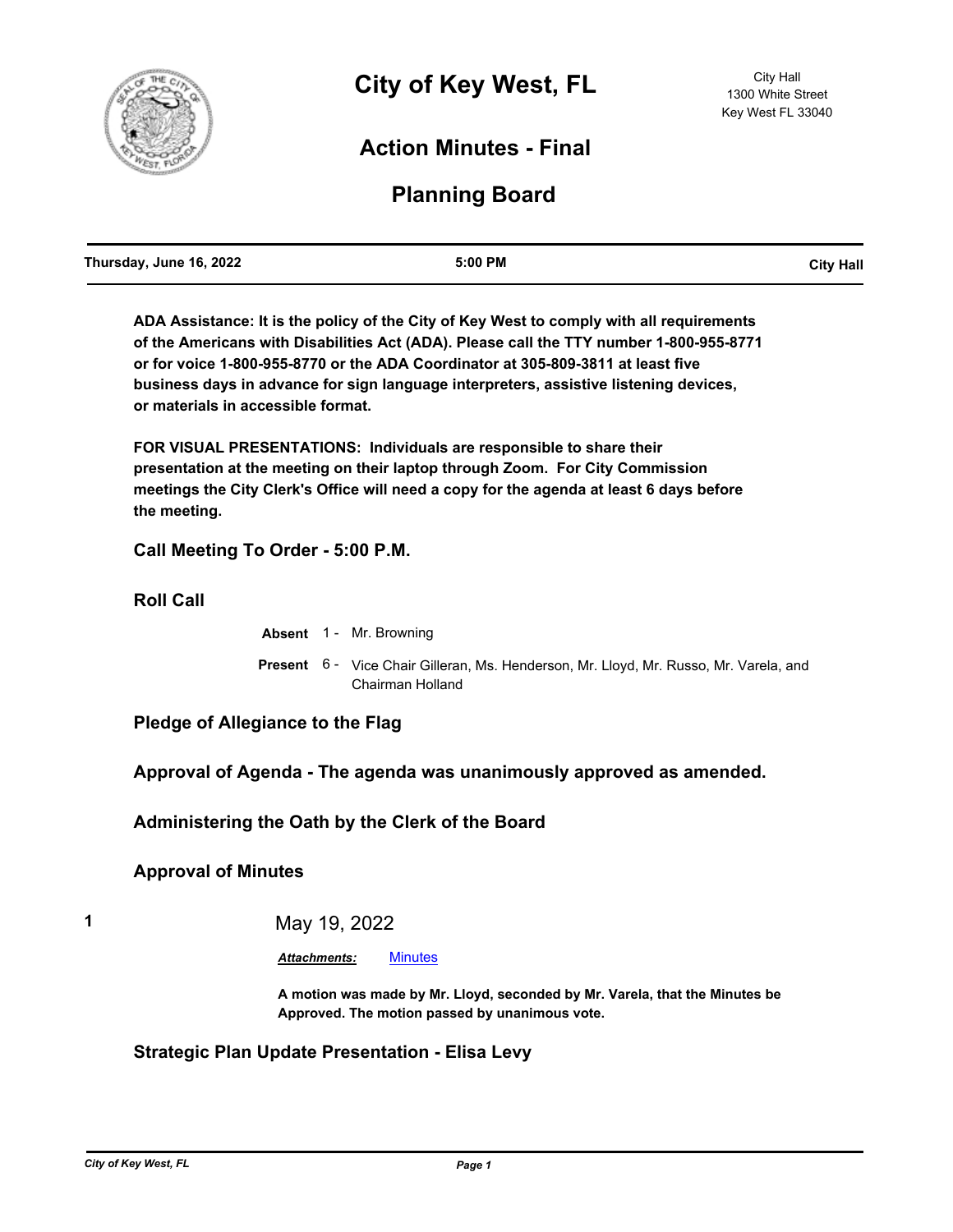#### **Old Business**

# **2 Variance - 1010-1012 Olivia Street (RE#**

**00020850-000100)** - Variance request for exceeding the allowed front yard setback and rear yard setback at a proposed residence in the Historic High Density Residential (HHDR) zoning district pursuant to Sections 90-395, 122-630(6)a and 122-630 (6)c of the City of Key West Land Development Regulations.

| <b>Staff Report</b>             |
|---------------------------------|
| <b>Revised Planning Package</b> |
| Staff Report 5.19.22            |
| <b>Noticing Package</b>         |
| <b>Public Comment</b>           |
| Staff Report 4.21.22            |
| Planning Package 4.21.22        |
|                                 |

**A motion was made by Mr. Russo, seconded by Mr. Varela, that Board finds that all the standards set forth in code Section 90-395(A) have been met by the Applicant, that the Applicant has demonstrated a "Good Neighbor Policy" and that the Variance (exception) be Granted subject to the conditions as outlined in the Staff Report. The motion failed by the following vote:**

**No:** 3 - Vice Chair Gilleran, Ms. Henderson, and Mr. Lloyd

**Absent:** 1 - Mr. Browning

**Yes:** 3 - Mr. Russo, Mr. Varela, and Chairman Holland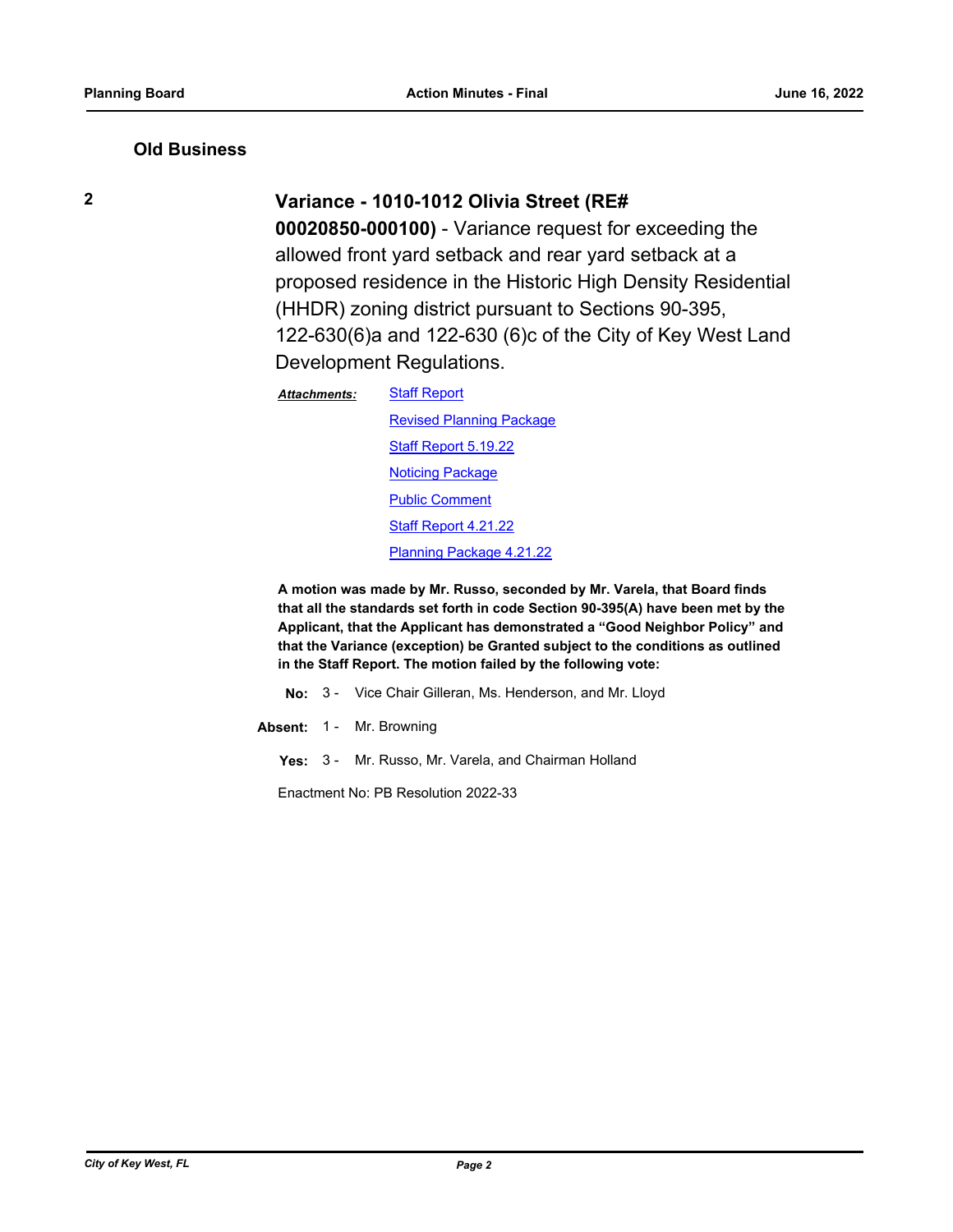# **3 Variance - 1202 Royal Street (RE# 00029450-000000)** -

A request for a variance to exceed the maximum rear yard coverage for accessory structures, and a request for a variance from the side and rear setback requirements, for a property located within the Historic Medium Density Residential (HMDR) Zoning District pursuant to Section 90-395, Section 122-28(b), Section 122-600, and Section 122-1181 of the Land Development Regulations of the Code of Ordinances of the City of Key West, Florida.

**[Staff Report](http://KeyWest.legistar.com/gateway.aspx?M=F&ID=e0ed7dc1-6c5c-40d1-9fb1-12066915665f.pdf) [Planning Package](http://KeyWest.legistar.com/gateway.aspx?M=F&ID=35f20f9e-639b-4acb-8b11-f6f0c1f17143.pdf)** [Noticing Package](http://KeyWest.legistar.com/gateway.aspx?M=F&ID=4bc3e4e2-a546-4895-97cc-81ecf0c99e0d.pdf) [Planning Package 4.21.22](http://KeyWest.legistar.com/gateway.aspx?M=F&ID=5d50f65c-539e-4540-a115-a521e7ebc6d7.pdf) [Staff Report 4.21.22](http://KeyWest.legistar.com/gateway.aspx?M=F&ID=81bccd40-e754-42f2-aa42-e18332e6626f.pdf) *Attachments:*

**A motion was made by Mr. Varela, seconded by Vice Chair Gilleran, that the Board finds that all the standards set forth in code Section 90-395(A) have been met by the Applicant, that the Applicant has demonstrated a "Good Neighbor Policy" and that the Variance (exception) be Granted subject to the conditions as outlined in the Staff Report. The motion carried by the following vote:**

- **Absent:** 1 Mr. Browning
	- Yes: 6 Vice Chair Gilleran, Ms. Henderson, Mr. Lloyd, Mr. Russo, Mr. Varela, and Chairman Holland

Enactment No: PB Resolution 2022-34

**New Business**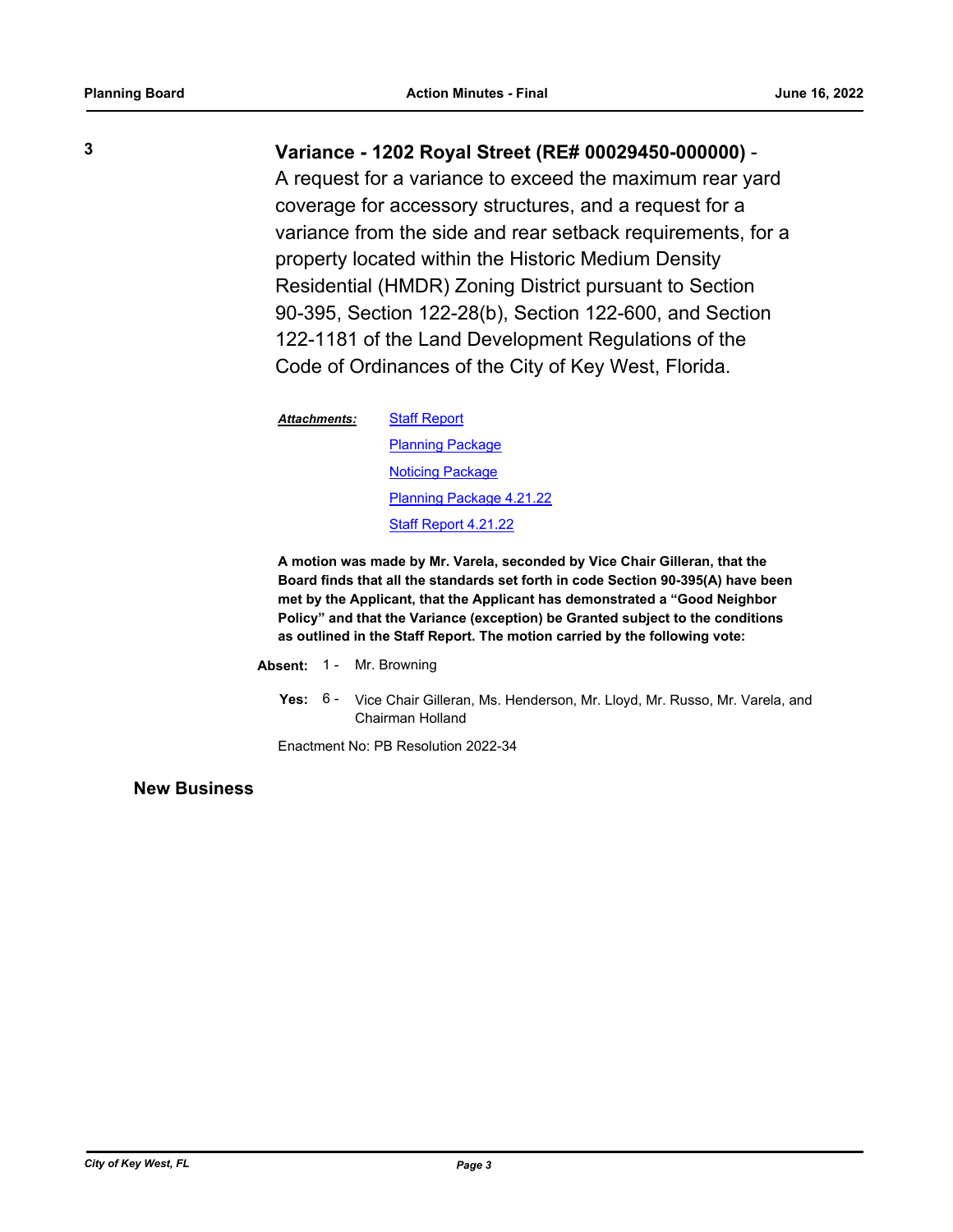#### **4 Conditional Use - 529 Eaton Street (RE#**

**00004140-000000)** - A request for conditional use approval to allow the use of the property for small events and gatherings, located in the Historic Neighborhood Commercial One (HNC-1) Zoning District, pursuant to Section 122-62, Section 122-808(3), Section 122-776(d), and Section 108-573 of the City of Key West Land Development Regulations.

[Planning Package](http://KeyWest.legistar.com/gateway.aspx?M=F&ID=1b286461-f207-4ea1-82a2-e906443f073e.pdf) [Keys Energy Comments](http://KeyWest.legistar.com/gateway.aspx?M=F&ID=8ffa1925-1194-4f51-88e8-e860bdaa3d08.pdf) [Noticing Package](http://KeyWest.legistar.com/gateway.aspx?M=F&ID=e008ee2e-2c9f-480f-9daf-d140356dbd1b.pdf) *Attachments:*

**Postponed to July 21, 2022**

### **5 Variance** - **1212 Von Phister Street (RE#**

**00040650-000000)** - A request for a variance to exceed the allowed front setback and building coverage for a property located within the Single Family (SF) zoning district pursuant to Sections 90-395, Section 122-238 (4)a and Section 122-238 (6)a of the City of Key West Land Development Regulations.

[Staff Report](http://KeyWest.legistar.com/gateway.aspx?M=F&ID=ace25b21-88c0-444f-aa3f-3c97d52546e0.pdf) **[Planning Package](http://KeyWest.legistar.com/gateway.aspx?M=F&ID=0de7ede9-3125-4632-a472-d93a7c06341d.pdf)** [Noticing Package](http://KeyWest.legistar.com/gateway.aspx?M=F&ID=f7356692-0550-4619-a80d-e9ceec39f475.pdf) [Letter of Support - Berlin](http://KeyWest.legistar.com/gateway.aspx?M=F&ID=debc4dde-24bf-482d-98f1-b35ed0b950f1.pdf) [Letter of Support - D. Fischer](http://KeyWest.legistar.com/gateway.aspx?M=F&ID=2b4a08db-0511-4351-804e-f567a02b1990.pdf) [Letter of Support - Hansell](http://KeyWest.legistar.com/gateway.aspx?M=F&ID=3a02f639-9b3c-4446-b4f9-263cb1eeb3fc.pdf) [Letter of Support - Rearick](http://KeyWest.legistar.com/gateway.aspx?M=F&ID=bc87f298-a78f-4d12-9740-4e40f1d2a1f9.pdf) [Letter of Support - V. Fischer](http://KeyWest.legistar.com/gateway.aspx?M=F&ID=c7423eae-24bf-4130-8289-8df344e6aa87.pdf) *Attachments:*

**A motion was made by Mr. Lloyd, seconded by Vice Chair Gilleran, that the Board finds that all the standards set forth in code Section 90-395(A) have been met by the Applicant, that the Applicant has demonstrated a "Good Neighbor Policy" and that the Variance (exception) be Granted subject to the conditions as outlined in the Staff Report. The motion carried by the following vote:**

- **Absent:** 1 Mr. Browning
	- Yes: 6 Vice Chair Gilleran, Ms. Henderson, Mr. Lloyd, Mr. Russo, Mr. Varela, and Chairman Holland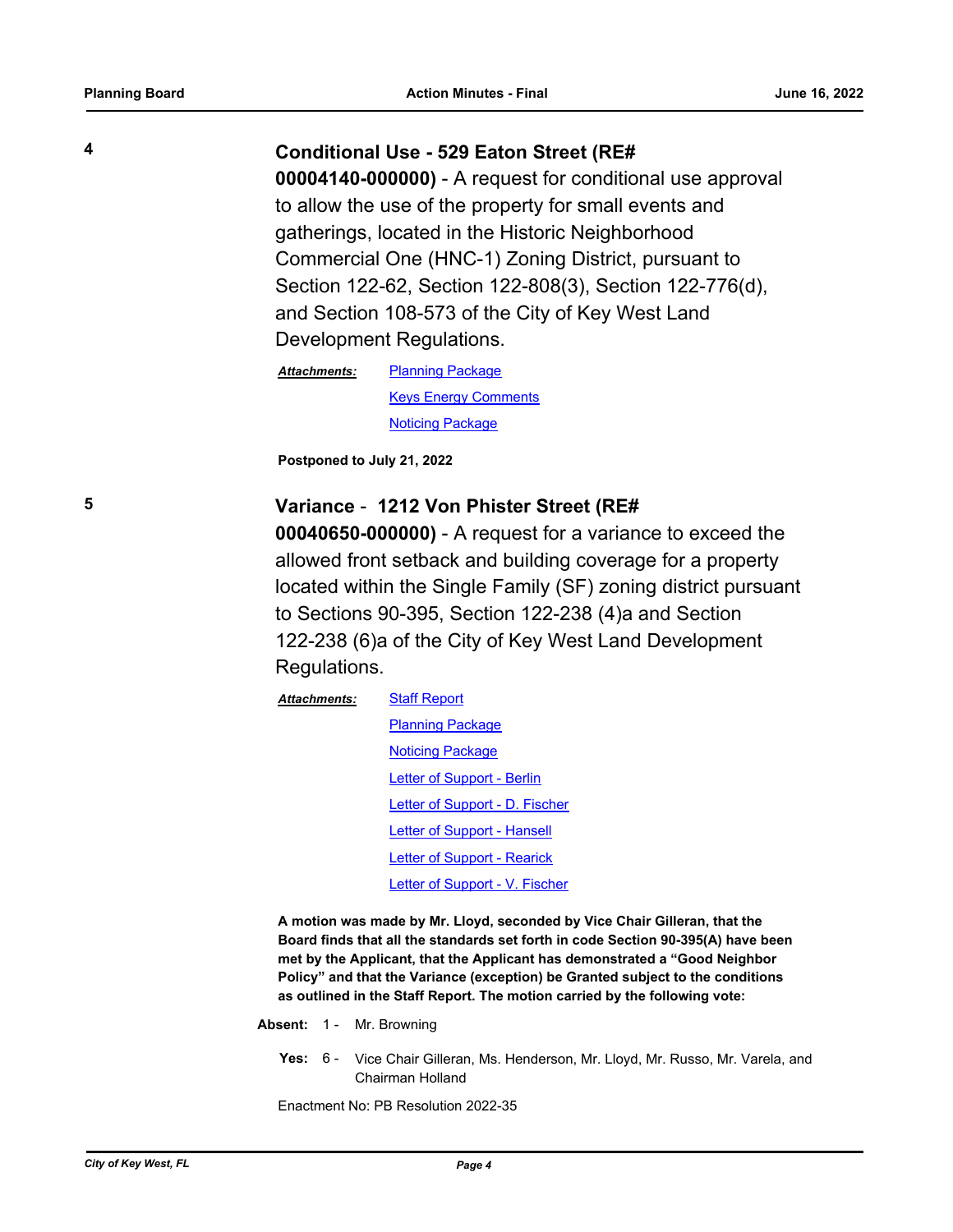**6 Variance - 2812 Staples Avenue (RE#** 

**00066980-000000)** - Variance request for exceeding the allowed maximum building coverage, side setback and rear setback at a residence in the Single Family (SF) zoning district pursuant to Sections 90-395, Sec. 122-238 (6)a., and Sec. 122-238 (4)a. of the City of Key West Land Development Regulations.

| <b>Attachments:</b> | <b>Staff Report</b>              |
|---------------------|----------------------------------|
|                     | <b>Planning Package</b>          |
|                     | <b>Noticing Package</b>          |
|                     | <b>Public Comment - Anderson</b> |
|                     | <b>Public Comment - Ansell</b>   |
|                     | <b>Public Comment - Cooper</b>   |
|                     | <b>Public Comment - Ford</b>     |
|                     | <b>Public Comment - Hammers</b>  |
|                     | <b>Public Comment - Ramey</b>    |
|                     | <b>Public Comment - Snediker</b> |

**A motion was made by Ms. Henderson, seconded by Mr. Russo, that the Board finds that all the standards set forth in code Section 90-395(A) have been met by the Applicant, that the Applicant has demonstrated a "Good Neighbor Policy" and that the Variance (exception) be Granted subject to the conditions as outlined in the Staff Report. The motion carried by the following vote:**

**Absent:** 1 - Mr. Browning

Yes: 6 - Vice Chair Gilleran, Ms. Henderson, Mr. Lloyd, Mr. Russo, Mr. Varela, and Chairman Holland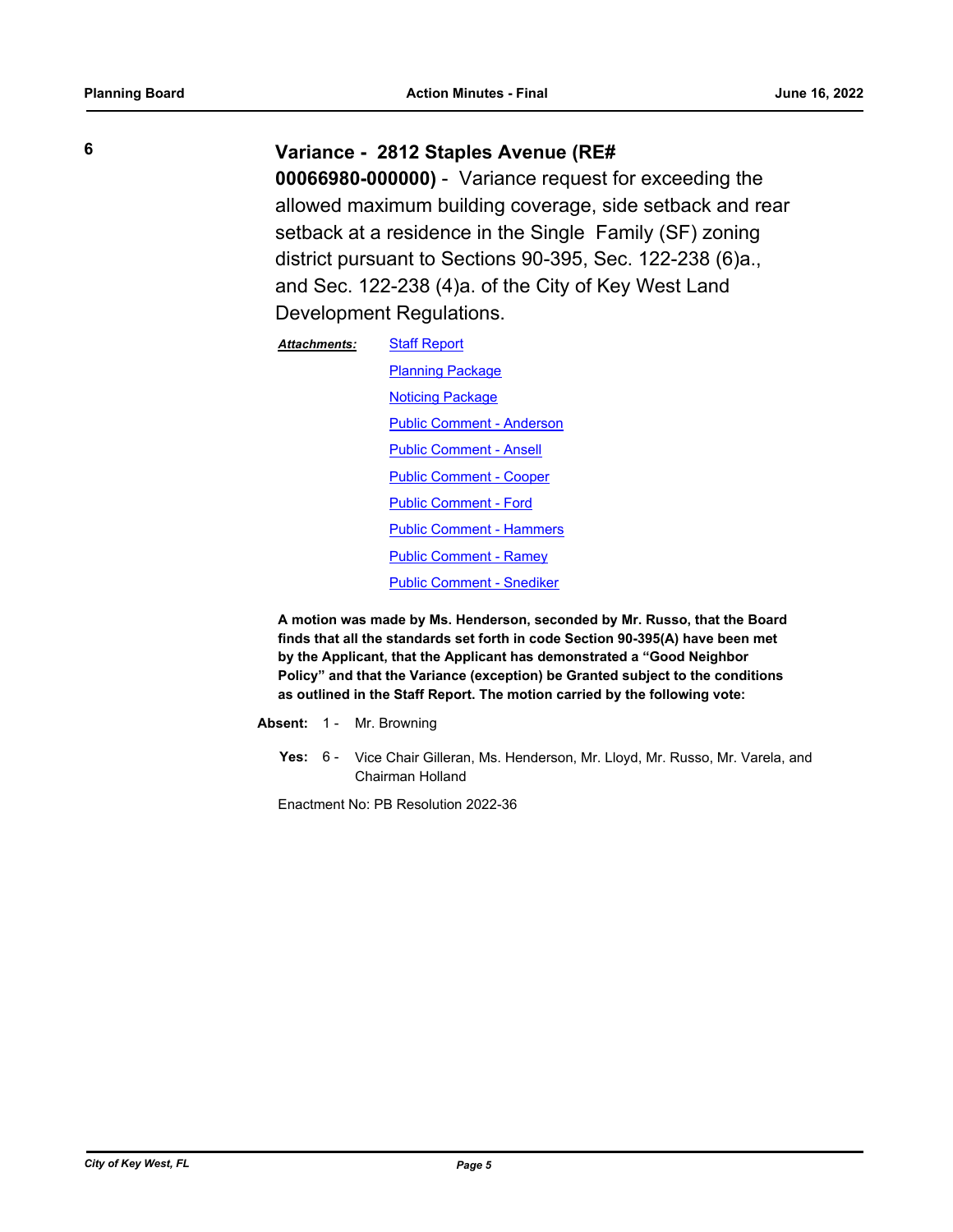# **7 Variance - 411 Louisa Street (RE#00029190-000000)** -

A request for a variance to exceed the allowed front, side and rear setbacks, maximum impervious surface ratio and open space coverage for a property located within the Historic High Density Residential (HHDR) zoning district pursuant to Sections 90-395, Section 122-630 (4), Section 122-630(6) and Section 108-346 (b) of the City of Key West Land Development Regulations.

| <b>Attachments:</b> | <b>Staff Report</b>             |
|---------------------|---------------------------------|
|                     | <b>Planning Package</b>         |
|                     | <b>Public Comment - Dyer</b>    |
|                     | <b>Public Comment - Gardner</b> |
|                     | <b>Public Comment - Hewett</b>  |
|                     | <b>Public Comment - Roy</b>     |
|                     | <b>Public Comment - Whitt</b>   |
|                     | <b>Public Comment - Beaver</b>  |
|                     |                                 |

**A motion was made by Mr. Lloyd, seconded by Mr. Varela, that the Board finds that all the standards set forth in code Section 90-395(A) have been met by the Applicant, that the Applicant has demonstrated a "Good Neighbor Policy" and that the Variance (exception) be Granted subject to the conditions as outlined in the Staff Report. The motion failed by the following vote:**

- **Absent:** 1 Mr. Browning
	- Yes: 6 Vice Chair Gilleran, Ms. Henderson, Mr. Lloyd, Mr. Russo, Mr. Varela, and Chairman Holland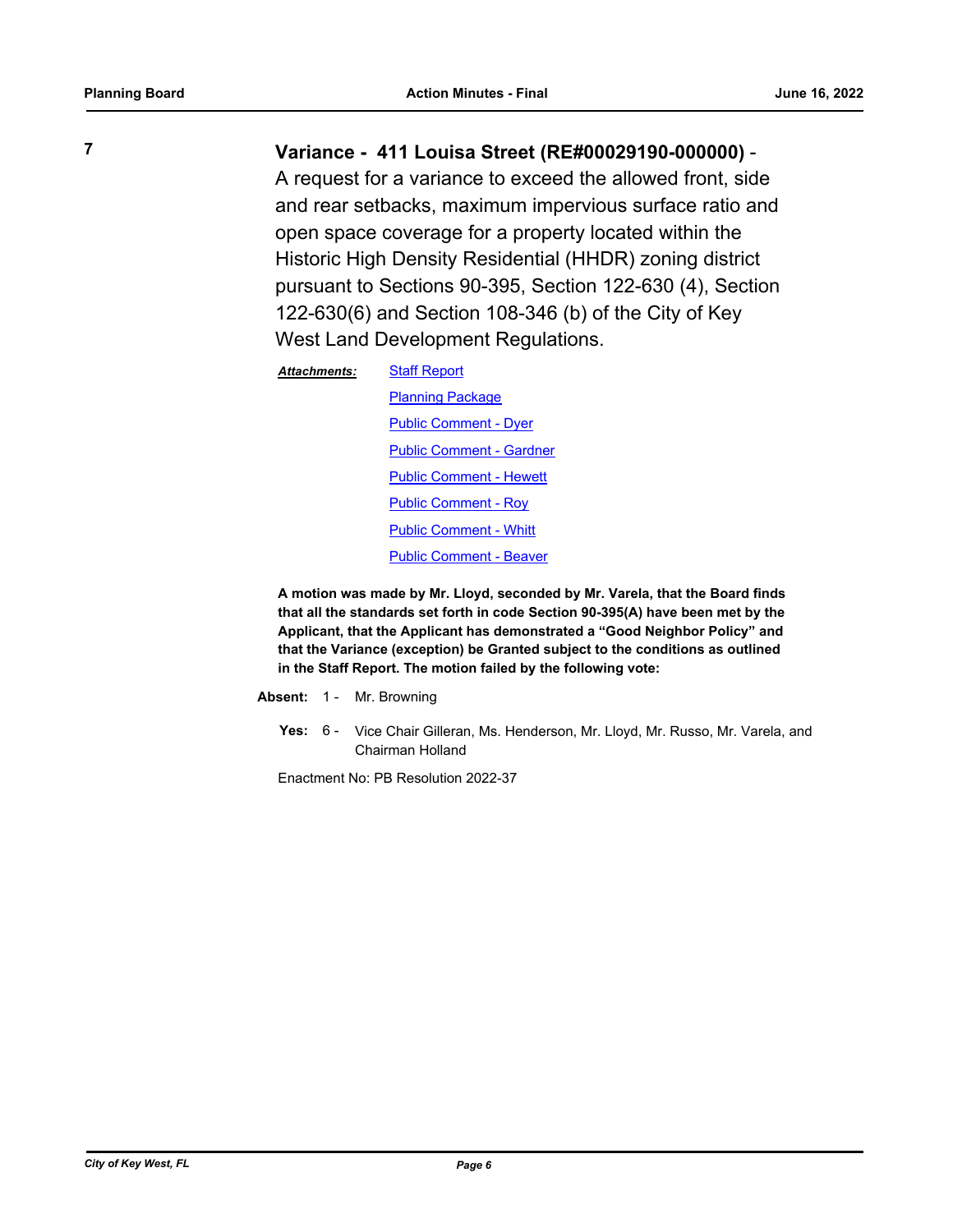**8 Variance - 601 Truman Avenue (RE# 00017270-000000 and 00017270-000001)** - A request for a variance to the maximum allowed impervious area, minimum open space, maximum building coverage, minimum side and rear setbacks, minimum parking spaces and size of spaces for a property located within the Historic Neighborhood Commercial-1 (HNC-1) Zoning District pursuant to Section 90-395 and Section 108-572 (16), of the City of Key West Land Development Regulations.

| <b>Attachments:</b> | <b>Presentation</b>                                                     |
|---------------------|-------------------------------------------------------------------------|
|                     | <b>Staff Report</b>                                                     |
|                     | <b>Planning Package</b>                                                 |
|                     | <b>Noticing Package</b>                                                 |
|                     | 601 Truman-Revisions to Phasing Memo-Pkg-Submission<br>Receipt-05.24.22 |

**Postponed to July 21, 2022**

**9 Major Development Plan, Conditional Use & Landscape Waiver - 601 Truman Avenue (RE# 00017270-000000 and 00017270-000001)** - A request for approval of a major development plan, conditional use, and landscape waiver for a mixed use development located at 601 Truman Avenue and 919 Simonton Street in the Historic Neighborhood Commercial - 1 (HNC-1) zoning district pursuant to Sections 108-91.A.2(b), 108-517, 122-62, and 122-808 of the City of Key West Land Development Regulations.

#### [Staff Report](http://KeyWest.legistar.com/gateway.aspx?M=F&ID=861c9097-ca0b-45fb-ba1f-0773568c2a8c.pdf) *Attachments:*

[Planning Package](http://KeyWest.legistar.com/gateway.aspx?M=F&ID=e86361d6-ceca-47a1-ae36-e5d2fa6af278.pdf) [Revised Phasing Memo](http://KeyWest.legistar.com/gateway.aspx?M=F&ID=a9b89d8c-44ea-48fc-bfec-c5abd1067927.pdf) [Phasing Memo Communications](http://KeyWest.legistar.com/gateway.aspx?M=F&ID=14be0c9b-d249-40ed-aab8-b0c4a2f6357f.msg) [Noticing Package](http://KeyWest.legistar.com/gateway.aspx?M=F&ID=164392f3-268d-4ca3-88ce-1ffca1e81c28.pdf) [Applicant's DRC Response Memo \(1\)](http://KeyWest.legistar.com/gateway.aspx?M=F&ID=f23528bb-ef91-4713-af7d-b6c1eb3b1467.pdf) [Applicant's DRC Response Memo \(2\)](http://KeyWest.legistar.com/gateway.aspx?M=F&ID=f2c5c305-82b3-4340-ba25-165fa1544357.pdf) [601 Truman-Revisions to Phasing Memo-Pkg-Submission](http://KeyWest.legistar.com/gateway.aspx?M=F&ID=ed1c4496-7ddc-4312-9f67-878056af1f5e.pdf)  Receipt-05.24.22 **[Presentation](http://KeyWest.legistar.com/gateway.aspx?M=F&ID=98cc1e6c-7665-4a07-bc06-155293d367d0.pdf)** 

**Postponed to July 21, 2022**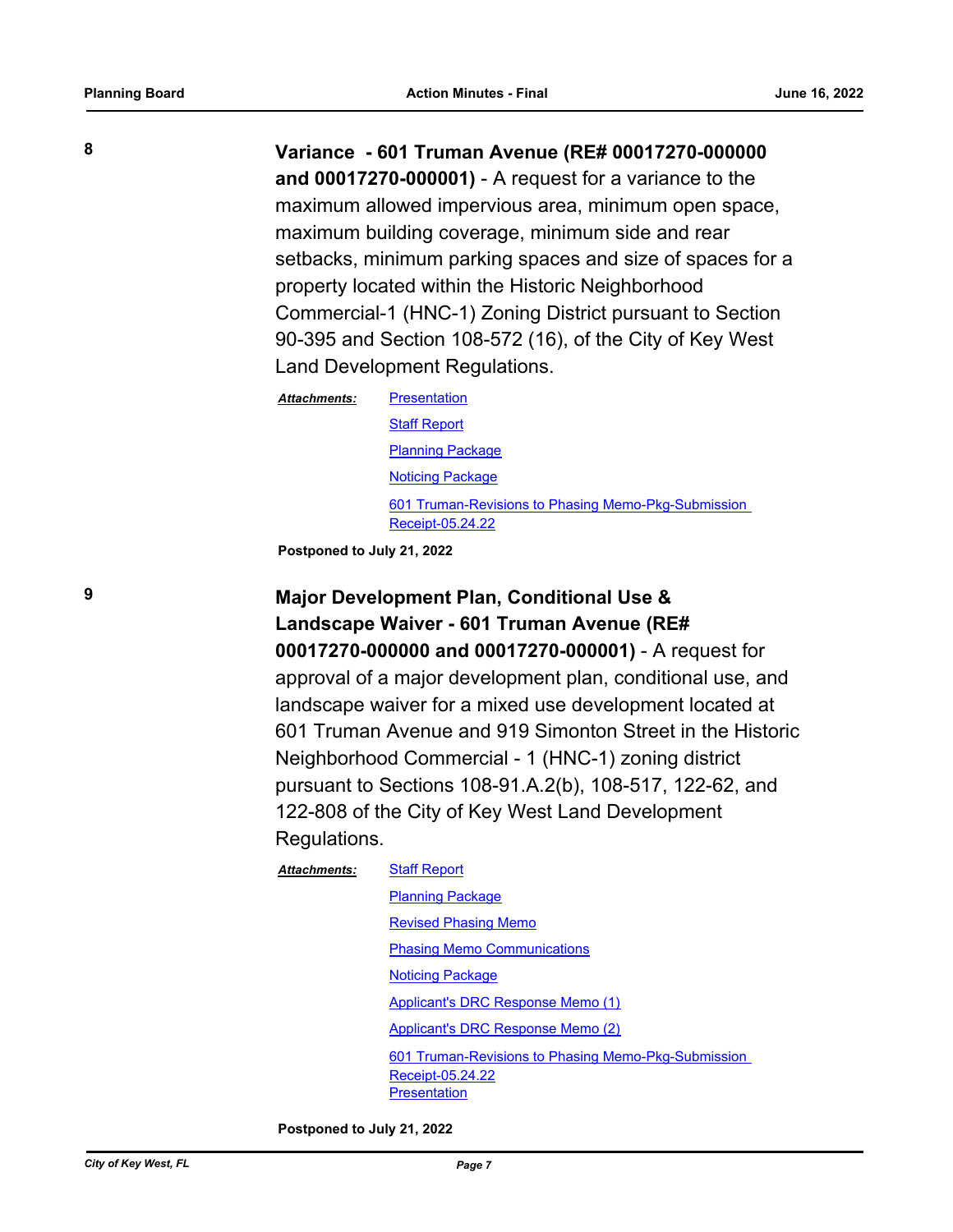**10 Alcohol Sales Special Exception - 601 Truman Avenue (RE# 00017270-000000)** - A request for approval for special exception to allow the sale of beer and wine at a restaurant to be located in the Historic Neighborhood Commercial - 1 (HNC-1) zoning district pursuant to Sections 18-27 and 18-28 of the City of Key West Land Development Regulations.

> [Staff Report](http://KeyWest.legistar.com/gateway.aspx?M=F&ID=d5926bd9-7f94-41a2-a6df-8029d284b9be.pdf) [Planning Package](http://KeyWest.legistar.com/gateway.aspx?M=F&ID=7cfd9fb2-3cba-44ca-8bfb-80b81124c5ac.pdf) **[Letter from Neighboring Church](http://KeyWest.legistar.com/gateway.aspx?M=F&ID=312648d0-eaa8-4c87-b1bf-f9b589fb1a99.pdf)** [Noticing Package](http://KeyWest.legistar.com/gateway.aspx?M=F&ID=39461471-3092-4be4-be8b-634cac3edc1b.pdf) **[Presentation](http://KeyWest.legistar.com/gateway.aspx?M=F&ID=85764787-837c-446f-9a01-a583bdb8707a.pdf)** *Attachments:*

**Postponed to July 21, 2022**

**11 Text Amendment of the Code of Ordinances -** A resolution of the City of Key West Planning Board recommending an ordinance to City Commission to amend Chapter 122 of the Code of Ordinances, titled "Zoning", Article V titled "Supplementary district regulations", by adding Division 15 titled "Short term rentals"; by creating Sec. 122-1560 titled "Purpose and intent"; by creating Sec. 122-1561 titled "Applications", by creating Sec. 122-1562 titled "Rebuttable presumptions of violation; by creating Sec. 122-1563 titled "Regulations"; by creating Sec. 122-1564 titled "Zoning districts"; by creating Sec. 122-1565 titled "Fees"; by creating Sec. 122-1566 titled "Penalties" pursuant to Chapter 90, Article VI, Division 2; Providing for severability; Providing for repeal of inconsistent provisions; Providing for an effective date.

> [Staff Report](http://KeyWest.legistar.com/gateway.aspx?M=F&ID=72d00548-86e8-4d3e-a864-1a70b395e5e9.pdf) *Attachments:*

[Proposed Ordinance](http://KeyWest.legistar.com/gateway.aspx?M=F&ID=6d26889b-e98d-4414-8112-88cebc92d9ae.pdf)

[Proposed Resolution](http://KeyWest.legistar.com/gateway.aspx?M=F&ID=fda842ed-fc75-411d-b3c6-0ce63053b03a.pdf)

**A motion was made by Mr. Russo, seconded by Mr. Varela, that the Proposed Ordinance be Approved with an amendment to language in Section 5(b) changing the word from "size" to "square footage". The motion carried by the following vote:**

**Absent:** 1 - Mr. Browning